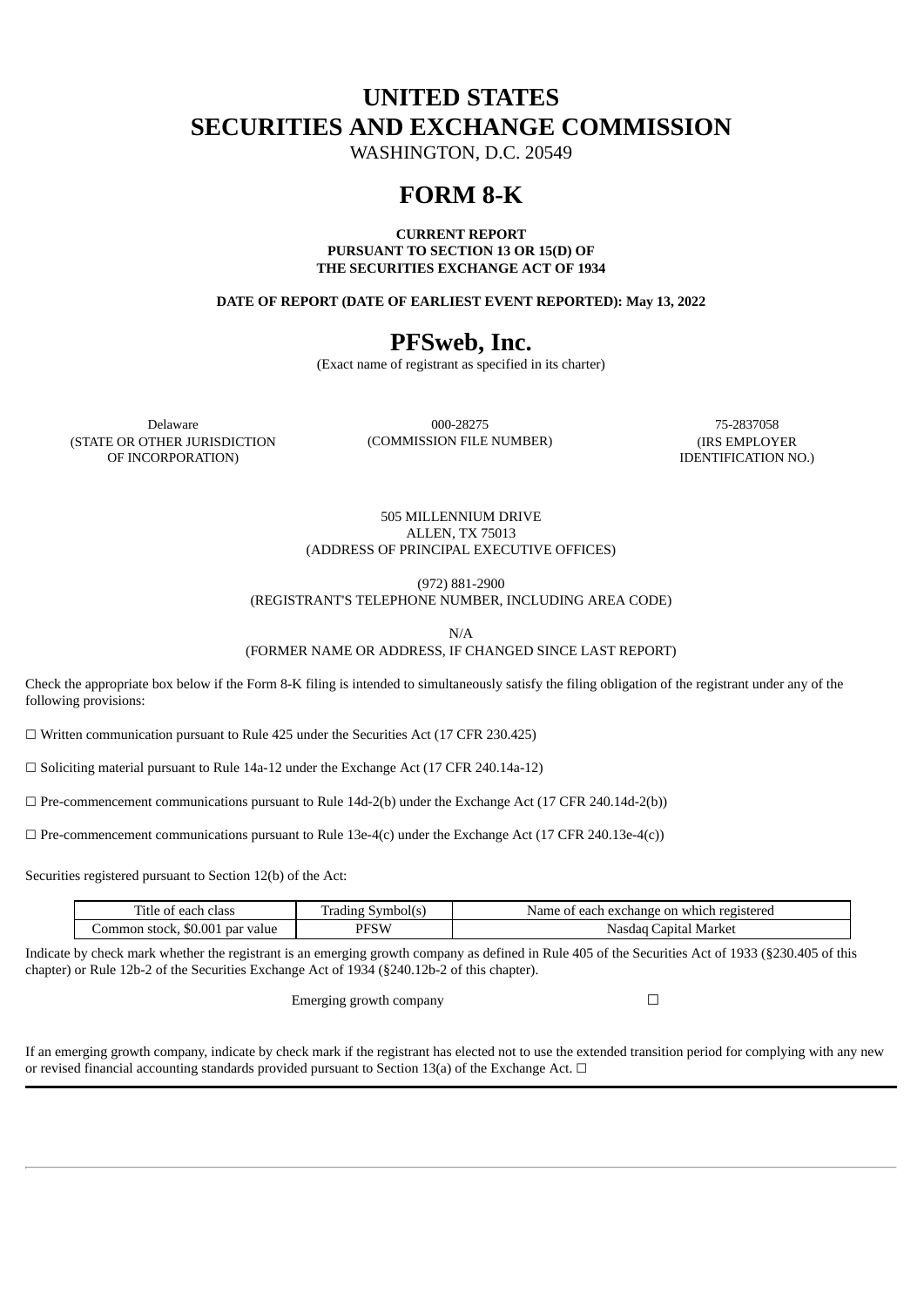### **INFORMATION TO BE INCLUDED IN THE REPORT**

#### ITEM 5.02 Item Departure of Directors or Certain Officers: Election of Directors: Appointment of Certain Officers: Compensatory **Arrangements of Certain Officers**

As previously disclosed in the Company's Form 8-K filed with the SEC on July 6, 2021, the Company's Compensation Committee approved the payment of certain transaction related cash bonuses to Mr. Michael C. Willoughby, the Company's Chief Executive Officer, and Mr. Thomas J. Madden, the Company's Chief Financial Officer contingent upon a change in control of the Company in connection with its strategic alternatives initiative. As the term of the underlying transaction bonuses agreements were contingent upon a Company sale occurring on or prior to April 1, 2022, the Company's Compensation Committee on May 13, 2022 approved, for incentive and retention purposes, new transaction bonuses (to substitute in their entirety the expired transaction bonuses) to be paid in cash on the same terms as the previously approved transaction bonuses, except for providing that a Company sale instead must occur on or prior to December 31, 2022, in order for the bonuses to be payable. Pursuant to the terms of the transaction bonuses, Messrs. Willoughby and Madden will each be eligible to receive a cash payment equal to 0.255% and 0.225%, respectively, of the total "transaction value" received by the Company upon a change in control of the Company. For purposes of the calculation of the transaction bonuses, "transaction value" will have the same meaning as set forth in the engagement letter with Raymond James, the investment banking firm working with the Company on the strategic alternatives initiative. The bonuses will be paid as soon as practicable upon the closing of any such transaction, but in no event later than 30 days of the closing of a transaction. The transaction bonuses for Messrs. Willoughby and Madden provide a full gross up if the transaction bonus along with all other compensation constitute "parachute payments" that will be subject to the excise tax. If the Company experiences a change in control, the gross up payment, if any, will be equal to the sum of the excise tax payable by the executive, plus the amount necessary to put the executive in the same after-tax position (taking into account any and all applicable federal, state, local and foreign income, employment and excise taxes, including the excise tax and any income and employment taxes imposed on the gross-up payment) that the executive would have been in if the executive had not incurred any tax liability under Section 4999 of the IRS Code. If owed, the Company shall pay to the executive, no later than the time the excise tax is required to be paid by the executive or withheld by the Company.

A copy of the form Transaction Bonus Agreement entered into between the Company and certain executives of the Company, including Mr. Willoughby and Mr. Madden, relating to a change in control of the Company in connection with its strategic alternatives initiative is filed herewith as Exhibit 5.2.

As disclosed in the Company's Form 8-K filed with the SEC on January 24, 2022, the Company on January 20, 2022, amended the terms of the transaction bonus agreement with Zach Thomann, the Company's Chief Operating Officer and President of Priority Fulfillment Services, Inc.

#### **ITEM 9.01 Financial Statements and Exhibits.**

(d) *Exhibits*.

#### **Exhibit No.**

| 5.2 | <b>Form Transaction Bonus Agreement</b>                    |
|-----|------------------------------------------------------------|
| 104 | Cover Page Interactive Data file, formatted in Inline XBRL |

*Cautionary Note Regarding Forward-Looking Statements*. This Current Report on Form 8-K and the press release contain forward-looking statements which involve certain risks and uncertainties that could cause actual results to differ materially from those expressed or implied by these statements.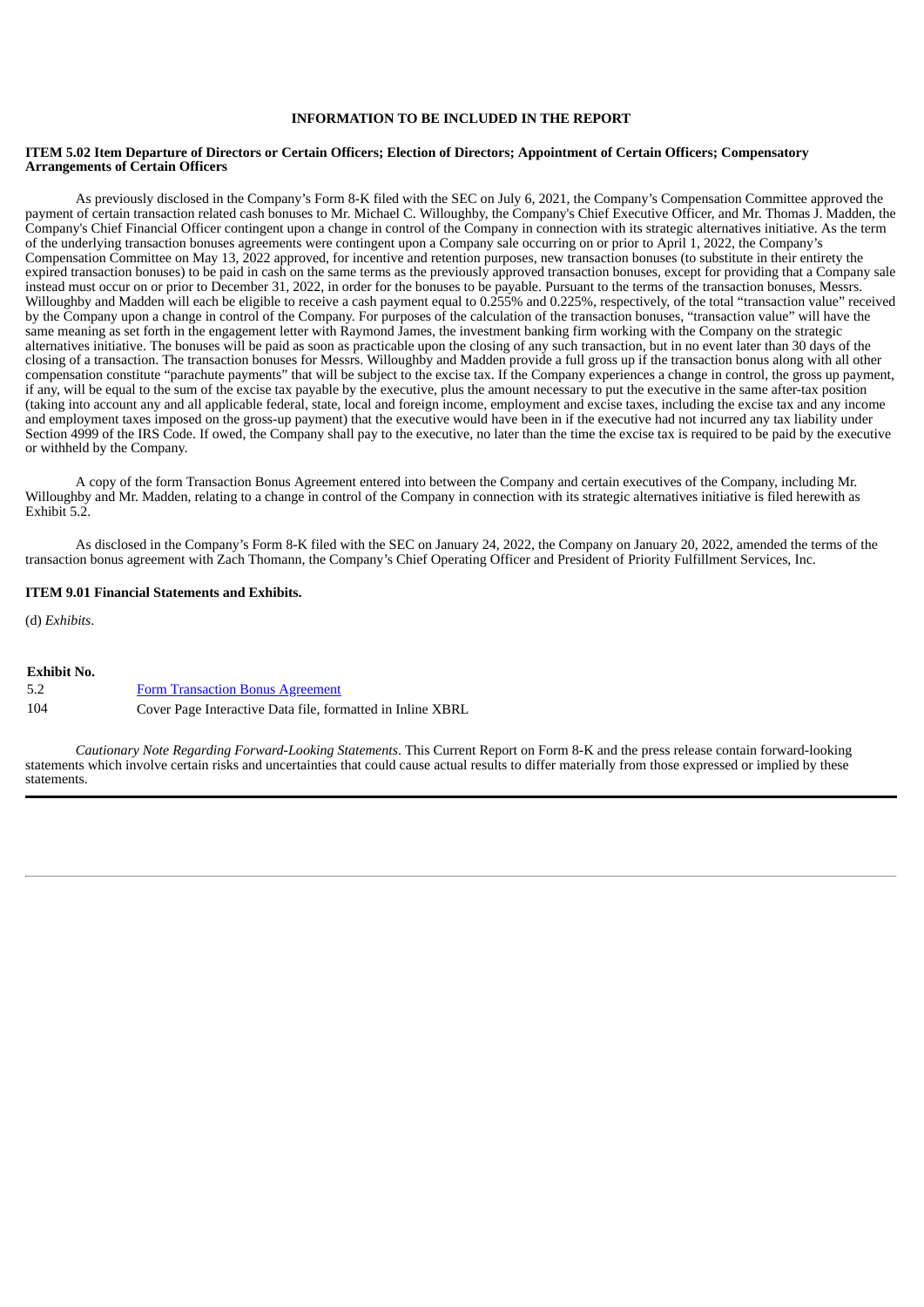### **SIGNATURE**

Pursuant to the requirements of the Securities Exchange Act of 1934, the registrant has duly caused this report to be signed on its behalf by the undersigned hereunto duly authorized.

# **PFSweb, Inc.**

Dated: May 16, 2022 By: /s/ Thomas J. Madden

Thomas J. Madden Executive Vice President, Chief Financial Officer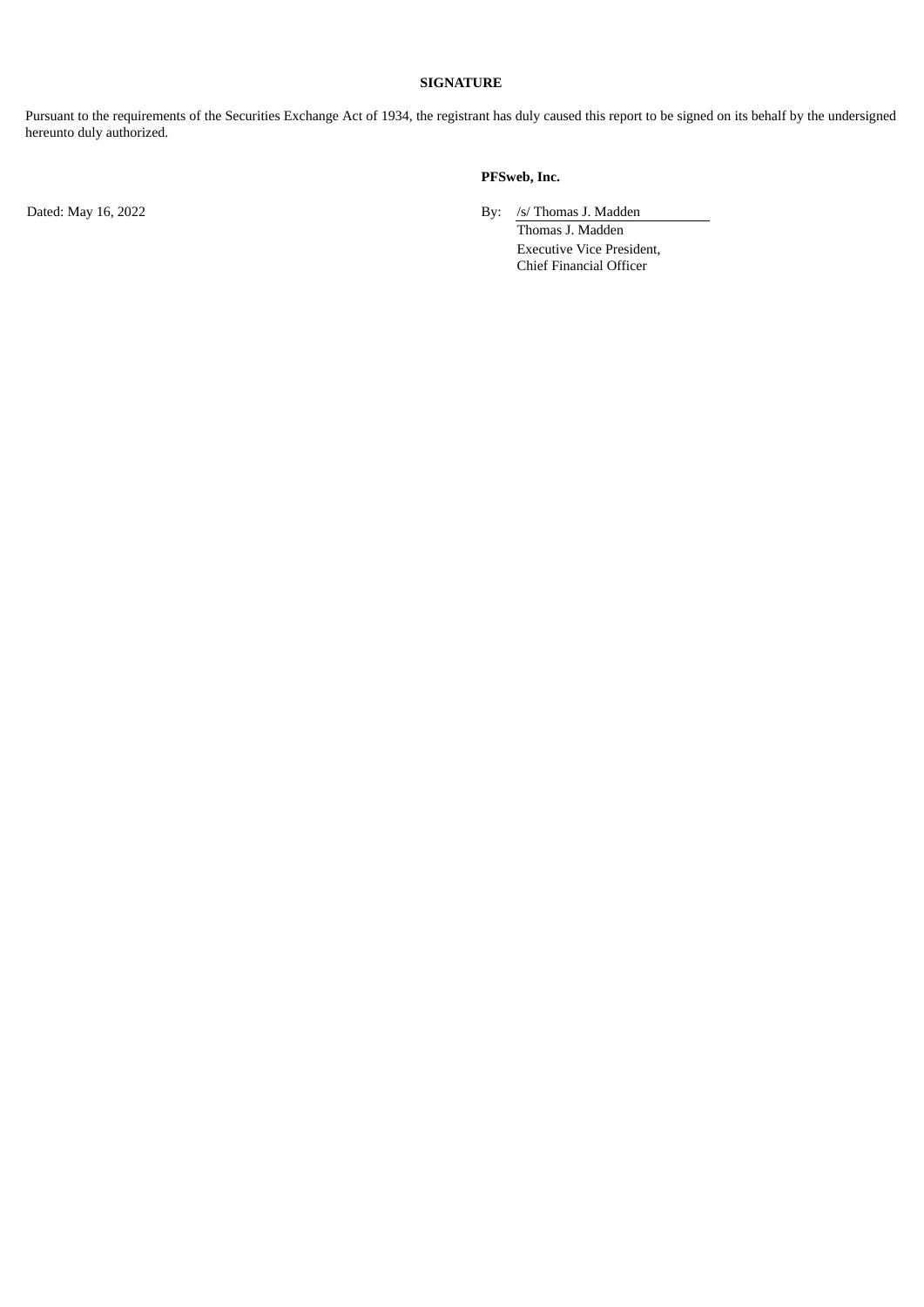# **TRANSACTION BONUS AGREEMENT**

<span id="page-3-0"></span>This Transaction Bonus Agreement (this "Agreement"), dated as of  $\qquad$  (the "Effective Date"), is by and between  $\qquad$  (the "Executive"), PFSweb, Inc., ("PFSW") and Priority Fulfillment Services, Inc. (the "Company" and, together with the Executive PFSW, the "Companies") (each a "Party," and collectively, the "Parties").

WHEREAS, the Companies are currently exploring a potential strategic alternatives, which may involve a transaction that could result in a Change of Control (as defined below) (a "Transaction") pursuant to a definitive transaction agreement (a "Transaction Agreement");

WHEREAS, the continuing efforts of the Executive are necessary to the successful performance of the ongoing operations of the Company and its subsidiaries and, should the Board of Directors of PFSW (the "Board") authorize the Company to enter into any such Transaction, would be necessary to the successful negotiation and execution of a Transaction Agreement and consummation of the transactions contemplated by any such Transaction Agreement (the "Closing"); and

WHEREAS, as an inducement to the Executive to remain employed by the Company or PSFW, as the case may be, through the Closing of any Transaction, the Company has determined that, subject to and effective upon the Closing occurring with respect to such Transaction, the Executive shall be entitled to receive a transaction bonus on the terms and conditions described herein.

### 1. **Transaction Bonus**.

(a) In connection with a potential Transaction, the Company approved the granting of Transaction Bonuses, contingent upon a successful sale of PFSW being completed on or prior to December 31, 2022, or such later date as agreed by the Compensation Committee of the Board of Directors (the "Outside Closing Date"). The Executive shall be eligible to receive a transaction bonus (the "Transaction Bonus") in cash in an amount equal to  $\%$  of the transaction value (the "Transaction Value") of the transaction, "transaction value" having the same meaning as set forth in the engagement letter with Raymond James, the banker working with the Company on the transaction. Except as set forth in Section 1(b) below, the Transaction Bonus shall be subject to (i) the Executive actively supporting and working towards the execution of a Transaction Agreement and the completion of all of the requirements necessary to consummate the Transaction, as reasonably determined by the Compensation Committee of the Board, prior to the Closing, (ii) the Executive continuing to be employed in good standing by the Company or PSFW, as the case may be, from the Effective Date through the Closing and (iii) the Closing of a Transaction occurring on or prior to the "Outside Closing Date." If all of the foregoing conditions are satisfied, the Transaction Bonus shall be paid to the Executive in a single lump-sum payment as soon as administratively practicable following Closing, but in any event not later than thirty (30) days following Closing.

For the purposes of this Agreement, "Change of Control" means (i) the merger or consolidation of the Company with, or the sale of all or substantially all of the assets of the Company to, any other corporation or other entity, in each case, unless, following such merger, consolidation or sale (A) the voting securities of the Company outstanding immediately prior thereto continue to represent (either by remaining outstanding or by being converted into voting securities of the surviving or purchasing entity (the "Surviving Entity")) more than fifty percent (50%) of the combined voting power of the voting securities of the Company or the Surviving Entity outstanding immediately after such merger, consolidation or sale; and (B) at least a majority of the members of the board of directors of the Surviving Entity were Incumbent Directors at the time of the execution of the initial agreement, or of the action of the Board,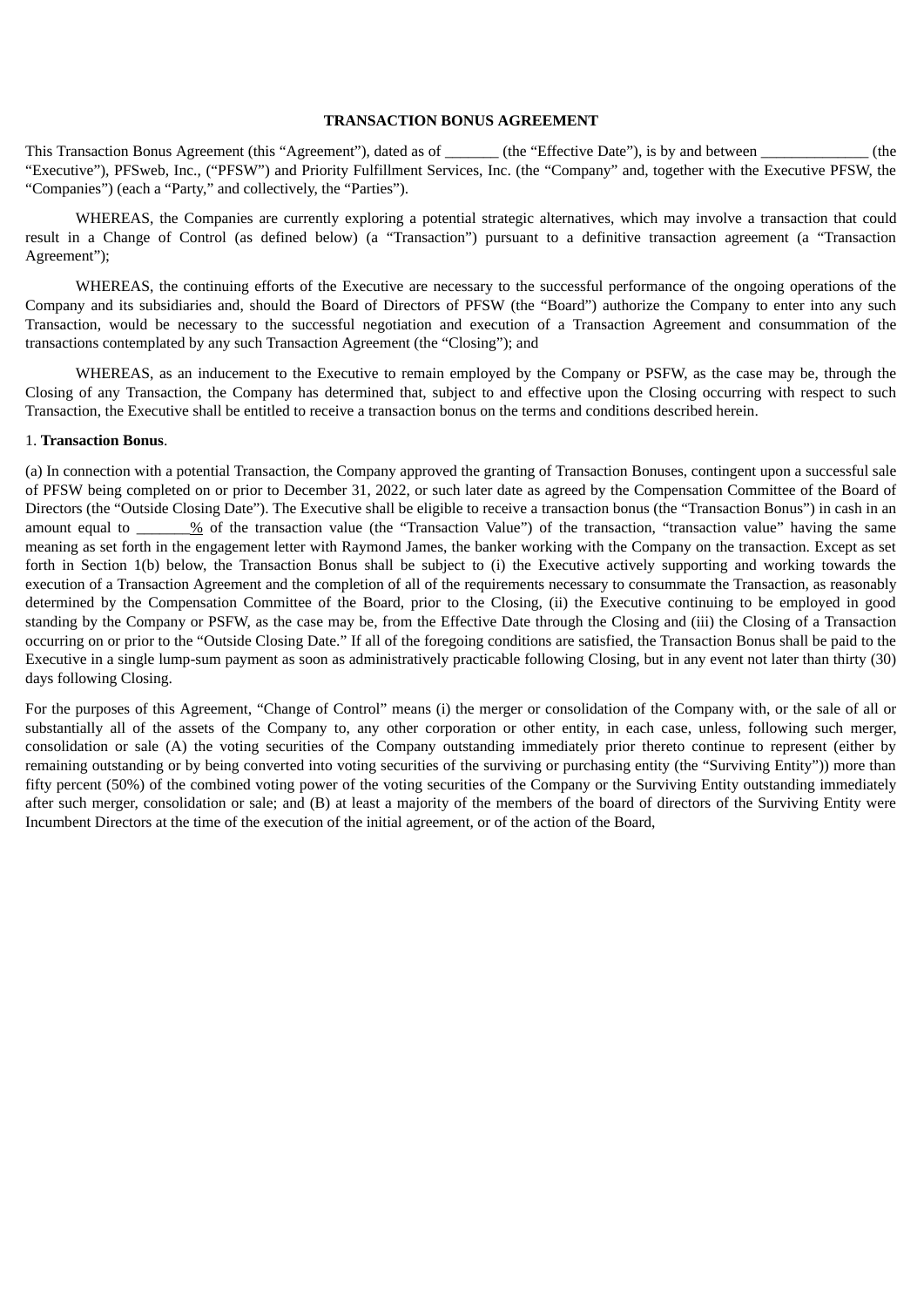providing for such merger, consolidation or sale; or (ii) sale of an operating business segment of the Company for which the Employee is designated or allocated to perform services or is otherwise employed under.

(b) If the Executive's employment is terminated by the Company prior to a Change of Control in connection with or in anticipation of such Change of Control the Executive shall be entitled to, and the Company shall be required to, subject to the Executive's execution of a general release in favor of the Company that is reasonably acceptable to the Company (the "Release") within (30) days following such termination (which release is not revoked), pay the Executive the Transaction Bonus on the later of (i) the Payment Date or (ii) forty-five (45) days following the Executive's termination of employment; provided that the Closing of the Transaction occurs on or prior to the Outside Closing Date.

2. **280G Parachute Payments**. If the Executive is a "disqualified individual," as defined in paragraph (c) of Code Section 280G, then, notwithstanding any other provision of this Agreement or of any other agreement, contract, or understanding heretofore entered into by the Executive and the Company (an "Other Agreement"), except an agreement, contract, or understanding that expressly addresses Code Section 280G or Code Section 4999 (a "280G Agreement"), and notwithstanding any formal or informal plan or other arrangement for the direct or indirect provision of compensation to the Executive (or an employee group of which the Executive is a member), whether or not such compensation is deferred, is in cash, or is in the form of a benefit to or for the Executive (a "Benefit Arrangement"), if any of the payments or benefits provided or to be provided by the Company or its affiliates to the Executive or for the Executive's benefit pursuant to the terms of this Agreement, all Other Agreements and all Benefit Arrangements ("Covered Payments") constitute parachute payments ("Parachute Payments") within the meaning of Code Section 280G and would, but for this Section, be subject to the excise tax imposed under Section 4999 of the Code (or any successor provision thereto) or any similar tax imposed by state or local law or any interest or penalties with respect to such taxes (collectively, the "Excise Tax"), then prior to making the Covered Payments, a calculation shall be made comparing (i) the Net Benefit (as defined below) to the Executive of the Covered Payments after payment of the Excise Tax to (ii) the Net Benefit to the Grantee if the Covered Payments are limited to the extent necessary to avoid being subject to the Excise Tax. Only if the amount calculated under (i) above is less than the amount under (ii) above will the Covered Payments be reduced to the minimum extent necessary to ensure that no portion of the Covered Payments is subject to the Excise Tax (that amount, the "Reduced Amount"). "Net Benefit" shall mean the present value of the Covered Payments net of all federal, state, local, foreign income, employment and excise taxes. Any such reduction shall be made in accordance with Section 409A of the Code and the following: (i) the Covered Payments which do not constitute nonqualified deferred compensation subject to Section 409A of the Code shall be reduced first; and (ii) the Covered Payments shall be reduced in a manner that maximizes the Grantee's economic position. In applying this principle, the reduction shall be made in a manner consistent with the requirements of Section 409A of the Code, and where two economically equivalent amounts are subject to reduction but payable at different times, such amounts shall be reduced on a pro rata basis but not below zero. The foregoing shall not be interpreted so as to restrict, reduce, amend or modify any of the existing terms and provisions of any 280G Agreement to which the Executive and the Company may be a party and any payment hereunder shall be entitled to the benefits thereof.

3. **Entire Agreement**. This Agreement contains the entire agreement between the Executive and the Company with respect to the subject matter hereof and supersedes all prior agreements, written or oral, with respect thereto.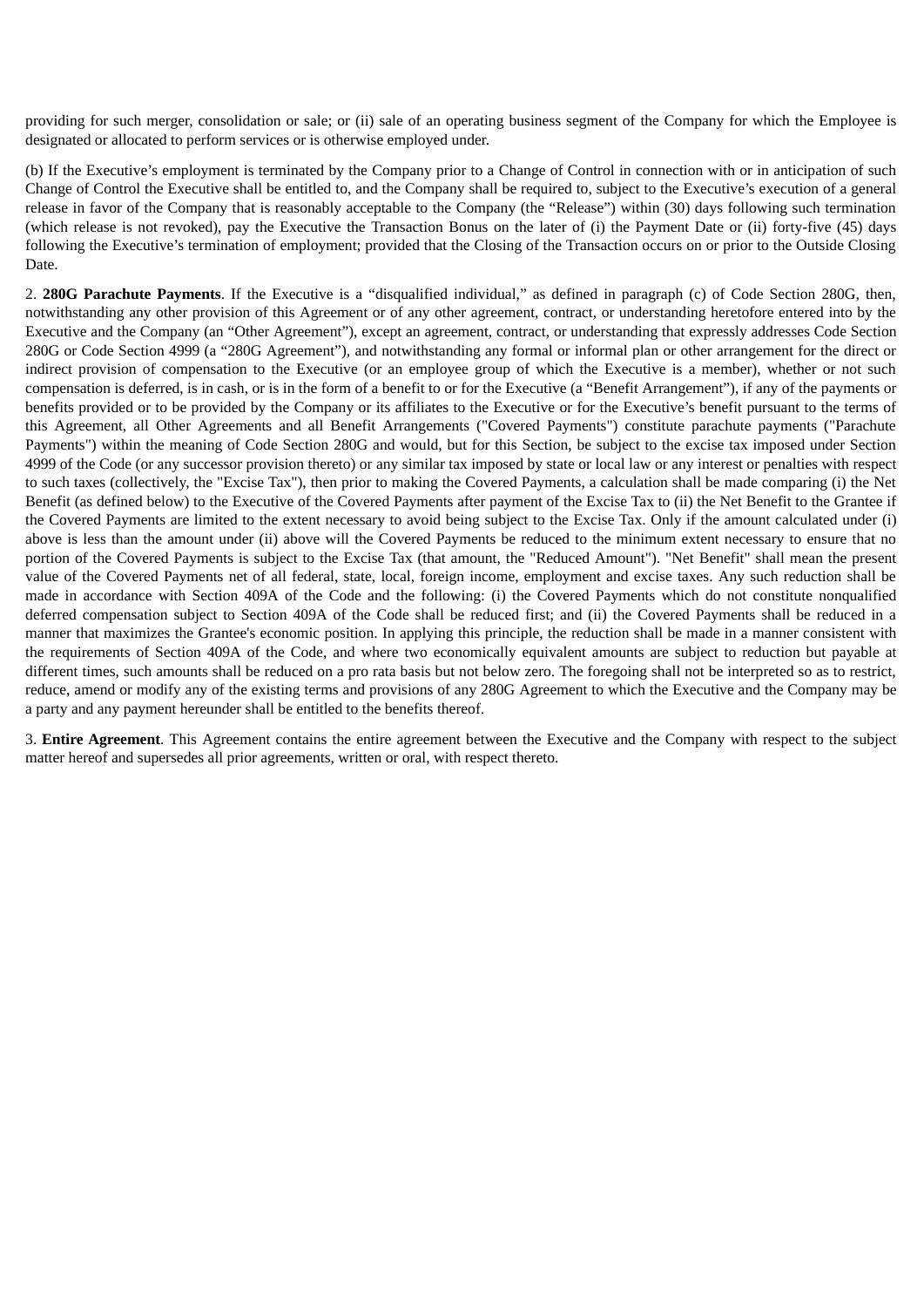4. **Waiver and Amendments**. This Agreement may be amended, modified, superseded, or canceled, and the terms and conditions hereof may be waived, only by a written instrument signed by the Parties or, in the case of a waiver, by the Party waiving compliance. No delay on the part of any Party in exercising any right, power or privilege hereunder shall operate as a waiver thereof, nor shall any waiver on the part of any Party of any right, power or privilege hereunder, nor any single or partial exercise of any right, power or privilege hereunder, preclude any other or further exercise thereof or the exercise of any other right, power or privilege hereunder.

5. **Governing Law; Venue**. This Agreement shall be governed and construed in accordance with the laws of the State of Texas, without regard to conflicts of laws principles thereof. All disputes arising out of or related to this Agreement shall be submitted to the state and federal courts of Texas, and the Parties irrevocably consent to such personal jurisdiction and waive all objections thereto, but do so only for the purposes of this Agreement.

6. **Counterparts**. This Agreement may be executed in counterparts, each of which shall be deemed an original but all of which shall constitute one and the same instrument.

7. **Severability**. The provisions of this Agreement shall be deemed severable and the invalidity or unenforceability of any provision shall not affect the validity or enforceability of the other provisions hereof. If any provision of this Agreement, or the application thereof to any Party or any circumstance, is invalid or unenforceable, (a) a suitable and equitable provision shall be substituted therefor in order to carry out, so far as may be valid and enforceable, the intent and purpose of such invalid or unenforceable provision and (b) the remainder of this Agreement and the application of such provision to other Parties or circumstances shall not be affected by such invalidity or unenforceability, nor shall such invalidity or unenforceability affect the validity or enforceability of such provision, or the application thereof, in any other jurisdiction.

10. **Section 409A**. This Agreement is intended to be excepted from Section 409A as installment payments made during the short-term deferral period in compliance with Treasury regulation Section 1.409A-1(b)(4). To the extent this Agreement results in "nonqualified deferred compensation" subject to Section 409A, it is expressly intended that the Agreement shall comply with the requirements of Section 409A of the Internal Revenue Code of 1986, as amended. To the extent that any provision in this Agreement is ambiguous as to its compliance with Section 409A, the provision shall be read in such a manner so that all payments hereunder shall comply with Section 409A. Notwithstanding the foregoing, the Company makes no representation that this Agreement complies with Section 409A and shall have no liability to the Executive for any failure to comply with Section 409A.

11. **Tax Withholding**. The Company shall have the right to deduct from any payment due under this Agreement, any applicable withholding taxes or other deductions required by law to be withheld with respect to such payment and to take such action as may be necessary in the opinion of the Company to satisfy all obligations for the payment of such taxes.

12. **Termination of Agreement**. Notwithstanding anything to the contrary herein, if either (a) the Closing fails to be consummated by the Outside Closing Date or (b) the Executive's employment terminates for any reason (other than an Anticipatory Termination) prior to the Closing, then this Agreement shall automatically terminate without any further action by the Parties hereto and this Agreement shall be null and void and have no further force and effect. Notwithstanding the foregoing, Section 2 of this Agreement shall survive the termination of this Agreement.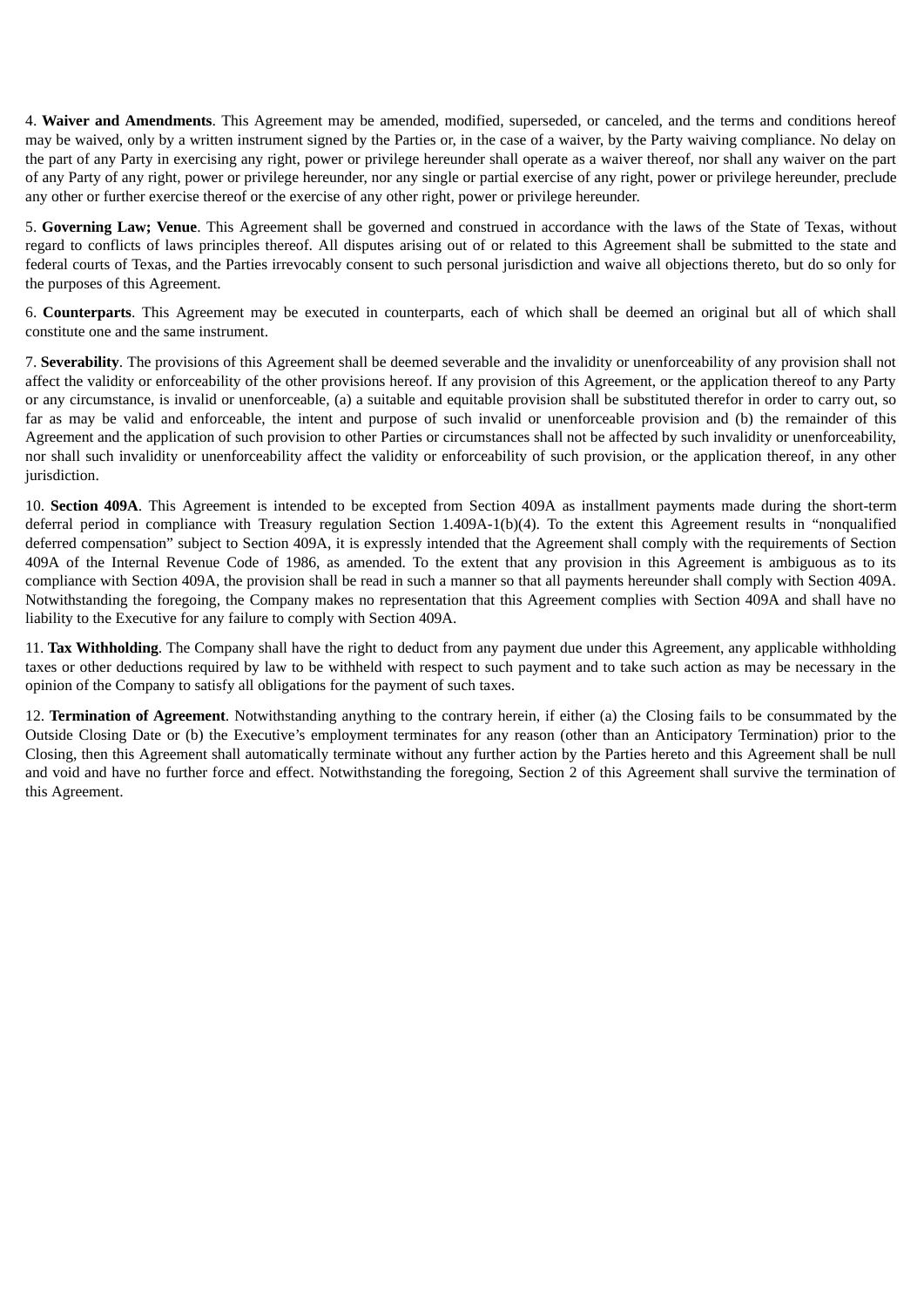IN WITNESS WHEREOF, the Parties hereto, intending to be legally bound hereby, have executed this Agreement as of the day and year first above mentioned.